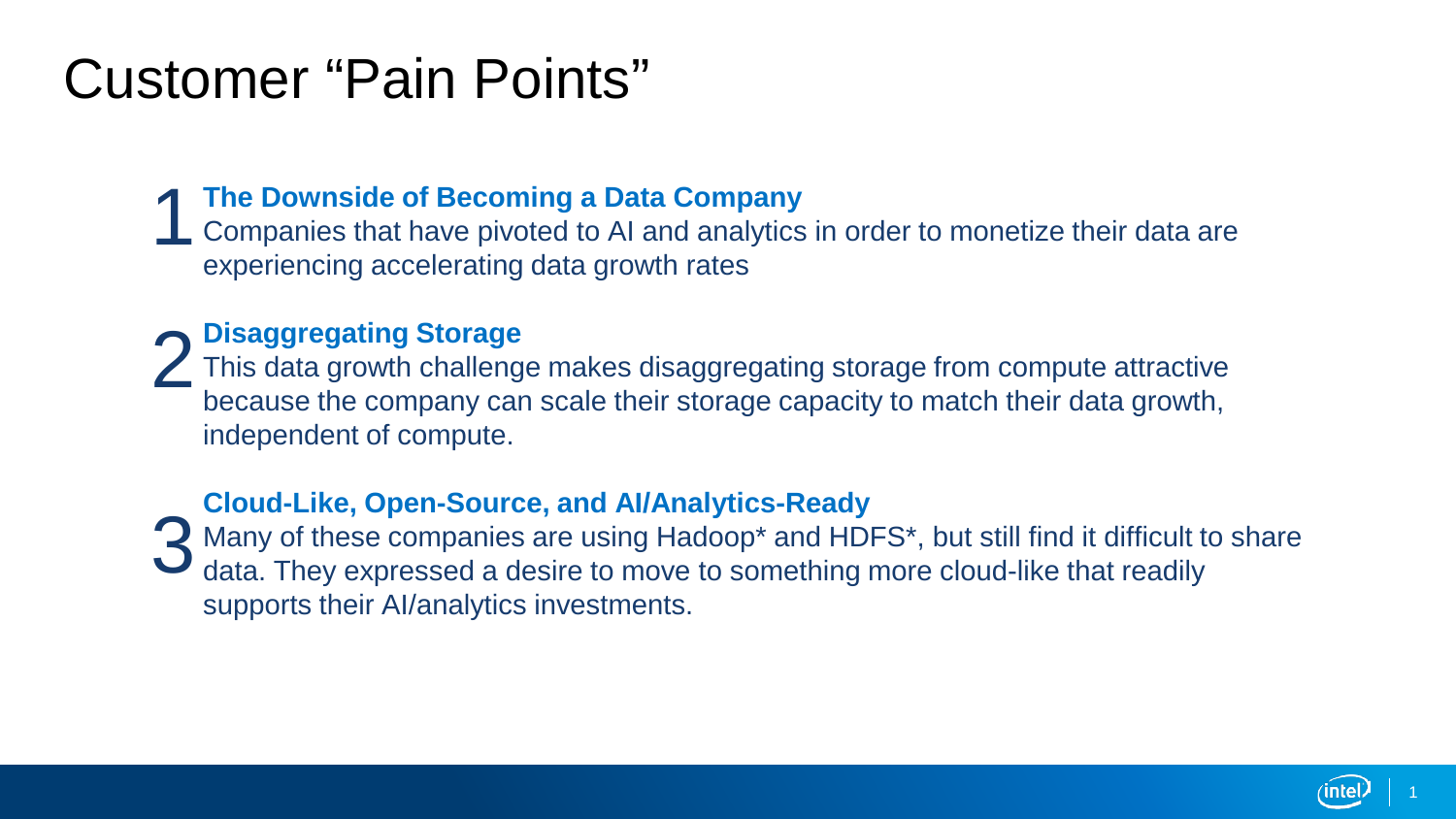# DMP Workload Overview